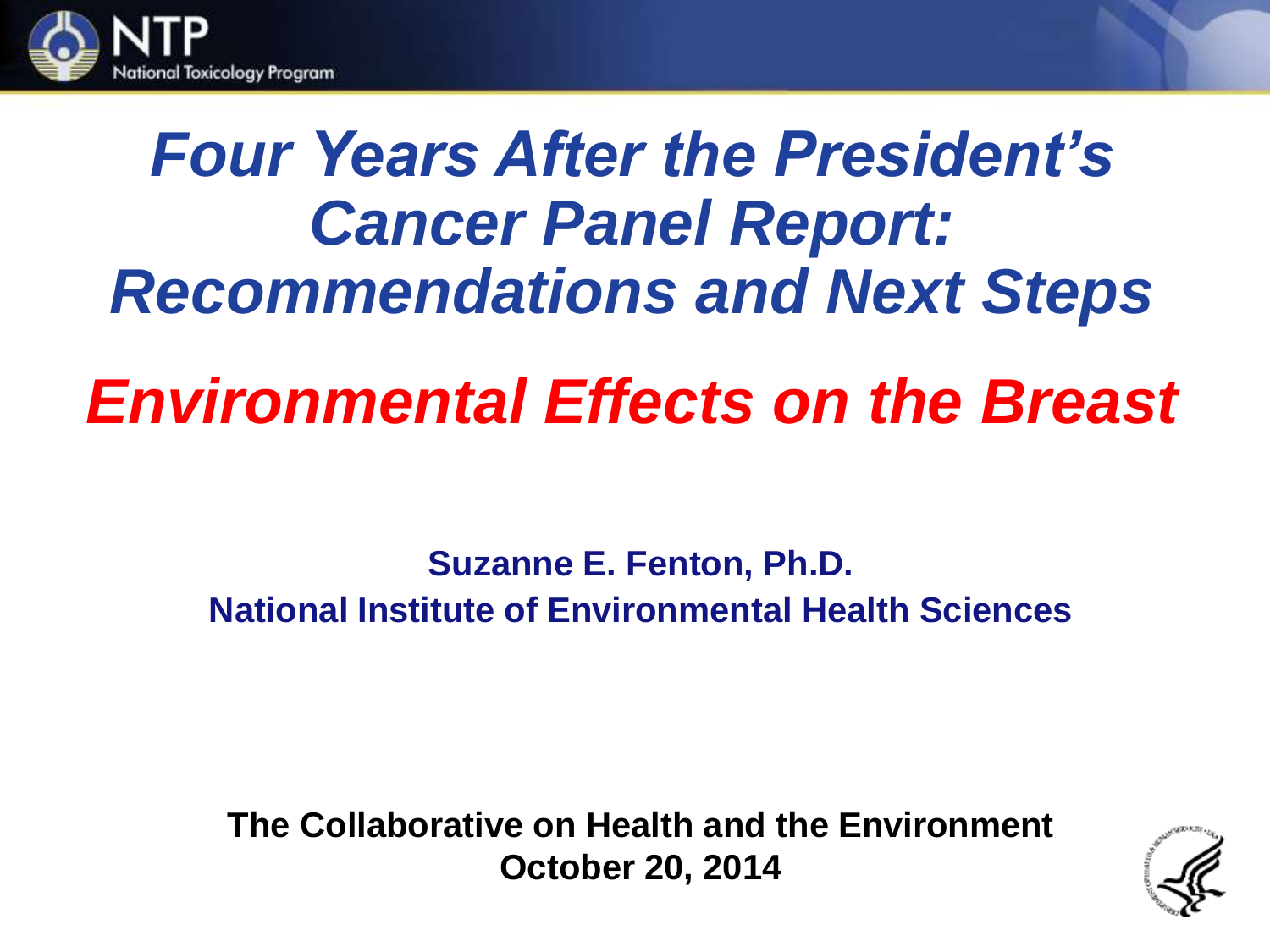### **"The Mammary Gland: A Tissue Sensitive to Environmental Exposures"**

- **Presented to PCP on Oct 21 of 2008**
- **Brought to their attention –**

**1. Early breast development trend in girls**

**2. Need for risk assessment to consider mixture of parent and metabolites** 

**3. Consideration of early life exposures – not the same as adult exposures** 

• **Urgent need to incorporate MG as an endpoint in all developmental exposure studies to begin to shed light on the types of environmental compounds and their potential mechanism(s) of action leading to these effects**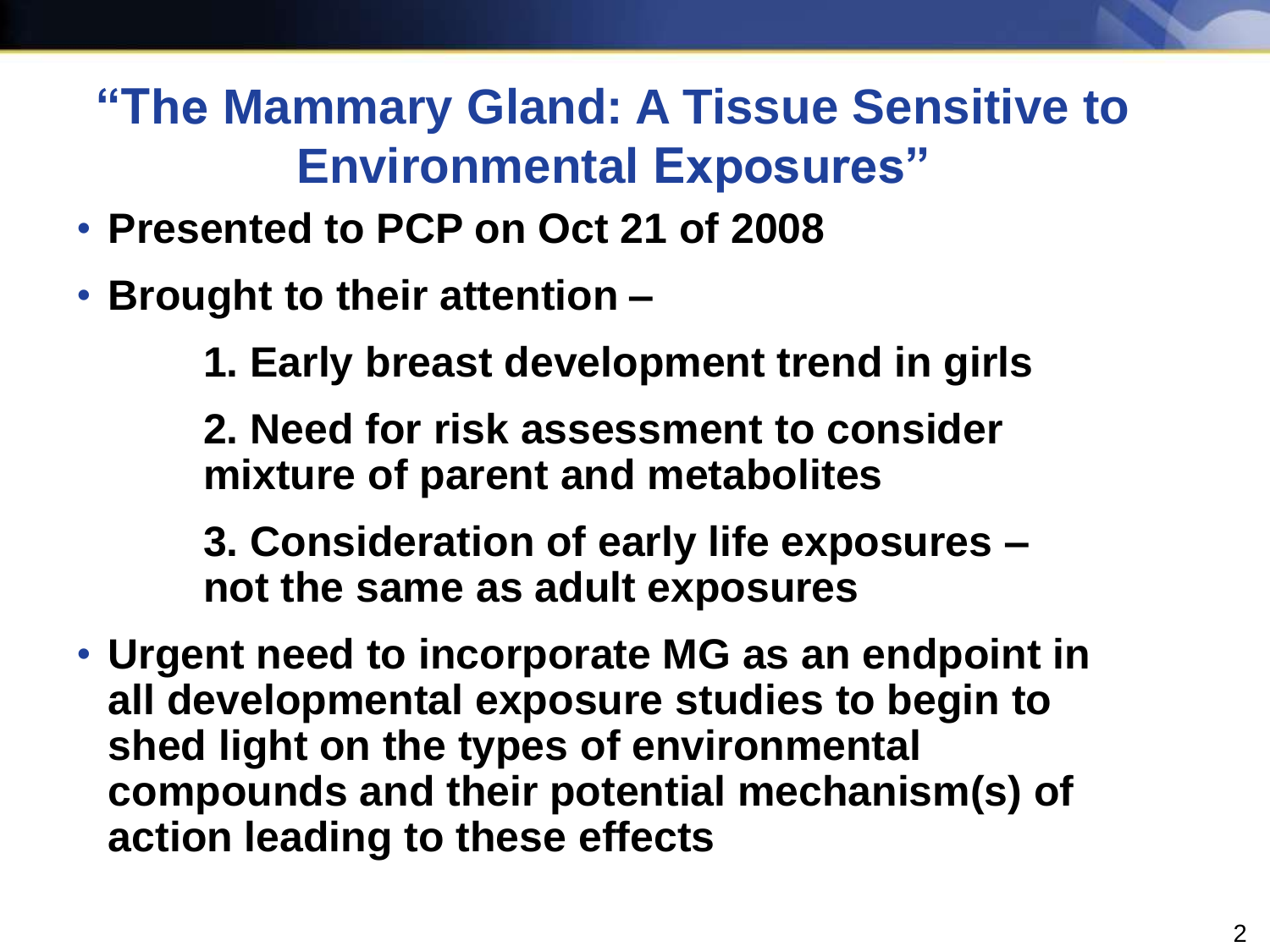#### **Progress in Breast Cancer**

- **President Bush Signs the National Breast and Cervical Cancer Early Detection Program Reauthorization Act – April 20, 2007**
- **To reduce the burden of breast cancer on women and men of all ethnic groups, Congress passed Public Law 110-354, the Breast Cancer and Environmental Research Act, in 2008.**
- **The Act required the Secretary of the HHS to establish the IBCERCC.**
- **The Committee, developed between 2009 and 2010 and supported by staff from the NIEHS and NCI, was comprised of federal members from agencies involved in research on breast cancer and the environment including the NIEHS, NCI, EPA, the DoD, and the CDC; non-federal academic and advocacy members.**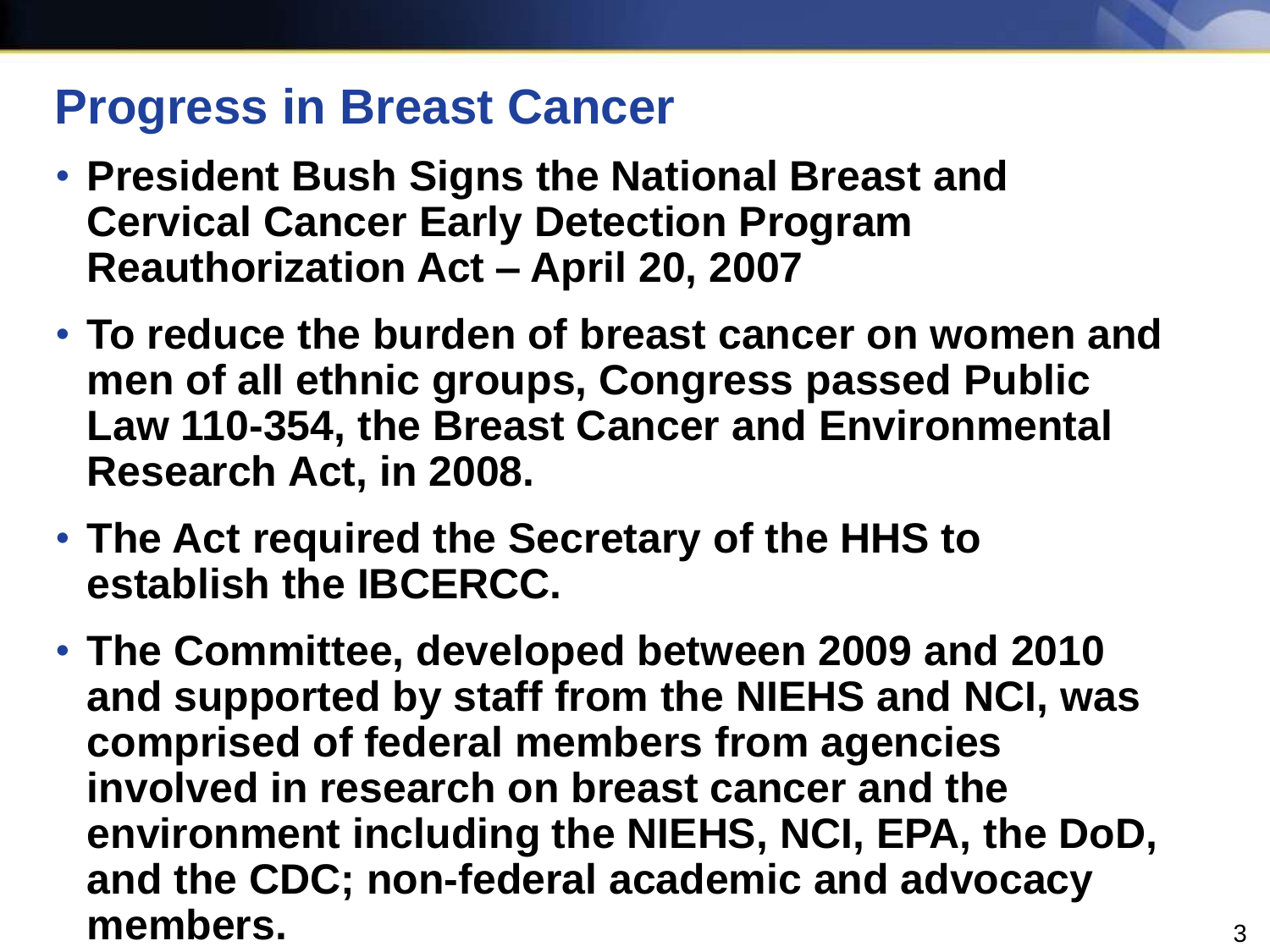**The IBCERCC was charged with :**

- **1. Reviewing federal research efforts concerning the environmental and genomic factors related to breast cancer .**
- **2. Identifying scientific advances in breast cancer research and outlining key research questions, methodologies, and knowledge gaps.**
- **3. Developing a comprehensive strategy for accelerating transdisciplinary, innovative, and collaborative research on breast cancer and the environment across federal agencies and in partnership with nonfederal organizations.**
- **4. Determining how to increase public participation in decisions about breast cancer research and the optimal mode of dissemination of information on research progress.**

**2012 National Academies Institute of Medicine report – "BREAST CANCER AND THE ENVIRONMENT - A LIFE COURSE APPROACH"** **Breast Cancer and** the Environment

### Prioritizing Prevention

Report of the Interagency Breast **Cancer and Environmental Research** Coordinating Committee (IBCERCC)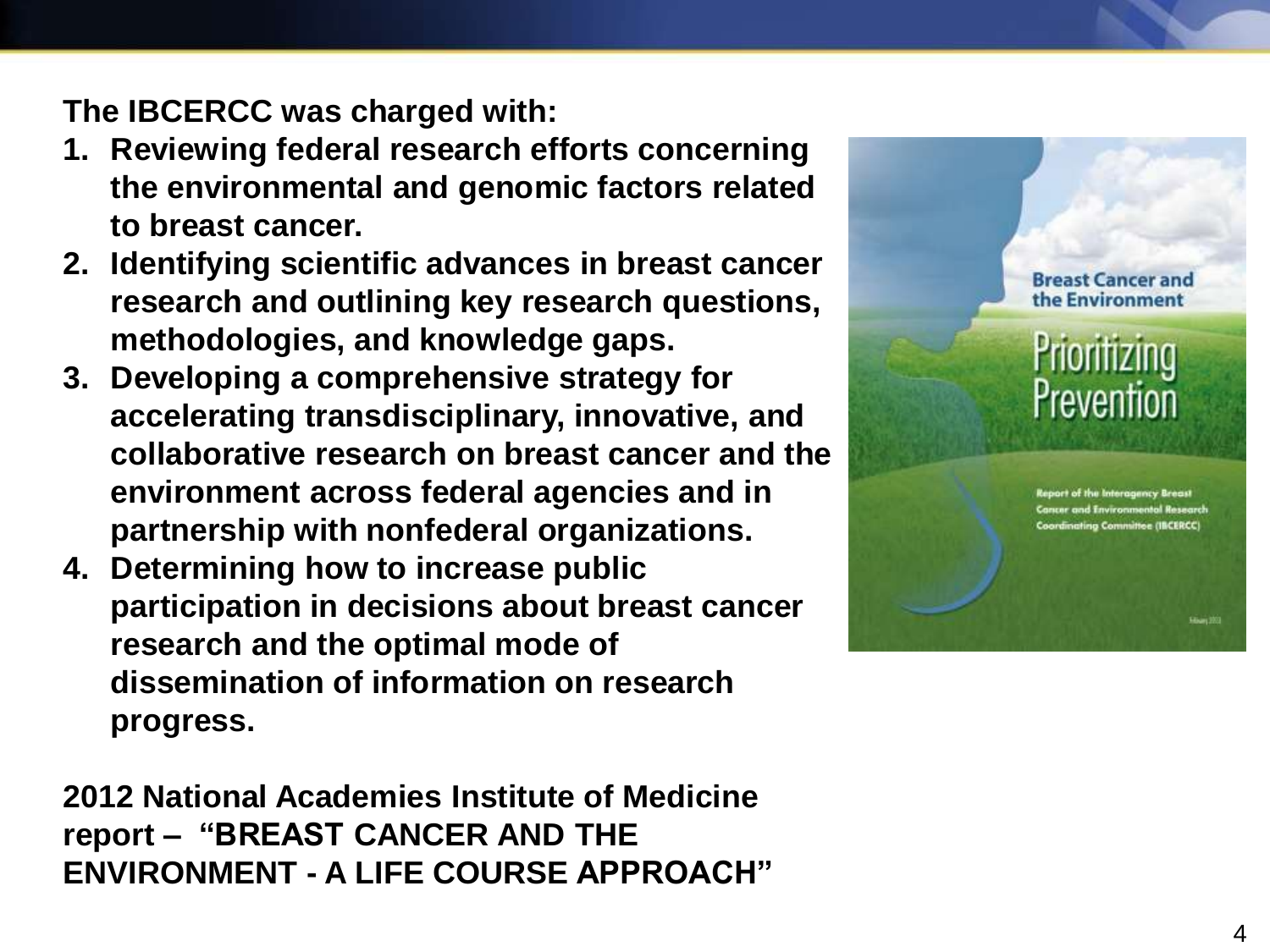### **IBCERCC KEY STATEMENTS**

- **Prioritize Prevention**
- **Transform How Research is Conducted**
- **Intensify the Study of Chemical and Physical Factors**
- **Plan Strategically across Federal Agencies**
- **Engage Public Stakeholders**
- **Train Transdisciplinary Researchers**
- **Translate and Communicate Science to Society**

**"***Prevention is the key to reducing the burden of breast cancer."*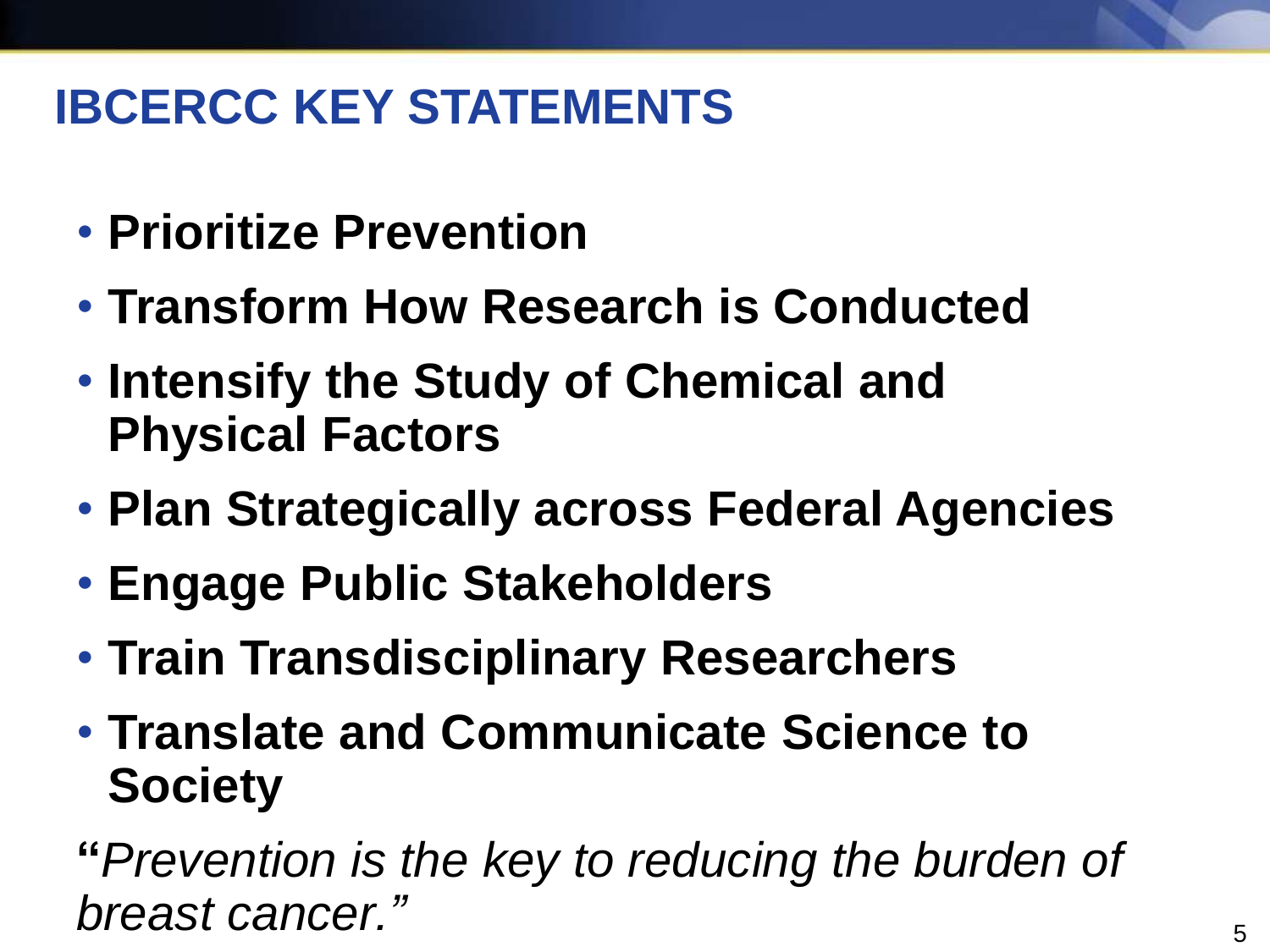#### **California Breast Cancer Research Program Prevention Initiatives**

- **In March 2010, their council decided to build on the existing Special Research Initiatives by devoting 50% of CBCRP research funds between 2011 and 2015 toward the California Breast Cancer Prevention Initiatives.**
- **2014 RFAs: Chemical Safety Testing to Reduce Breast Cancer Risk**

**1. Develop New Testing Methods for Identifying and Testing Chemicals for their Potential to Contribute to Breast Cancer**

**2. Identify Synergies Between and Aid in the Translation of Research Outcomes to Policy**

• **Occupational Chemical Exposures & Breast Cancer Risk**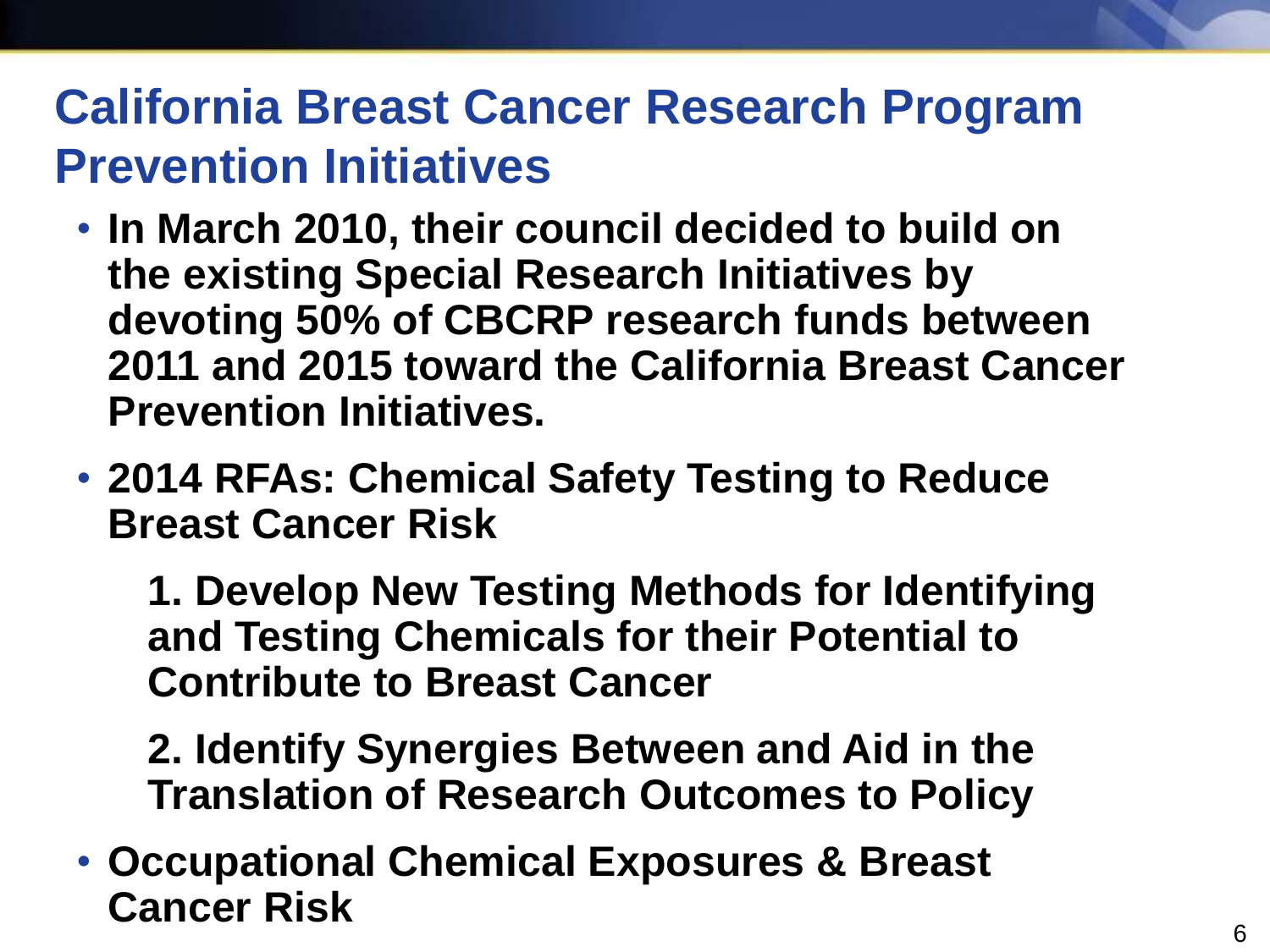### **Progress in Chemical Testing in the Breast**

- **Incorporation of methods into National Toxicology Program test guidelines to include appropriate evaluation of male and female mammary glands.**
- **Methods published for making mammary gland whole mounts and evaluation of the whole mounts**
- **Created a developmental atlas of Harlan Sprague Dawley rat mammary gland development**
- **OECD incorporated mammary evaluation into their test guidelines**
- **NIEHS will again fund the Breast Cancer & the Environment Research Program**
- **New funding opportunities in the area of PREVENTION in CBCRP**
- **Guest Editor for January 2015** *Reprod Toxicol* **issue:**

**18 manuscripts focused on breast cancer/development & environment**